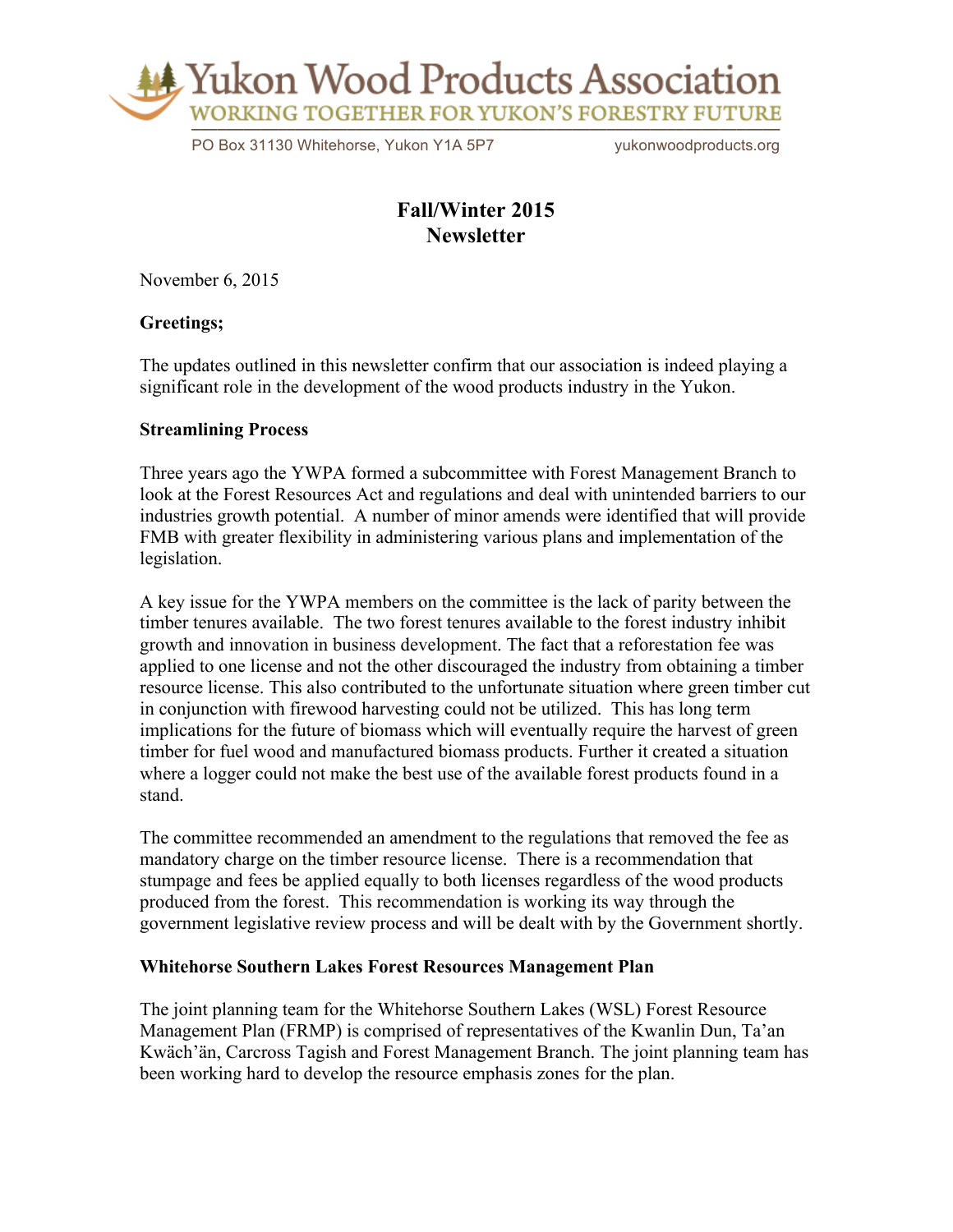As the industry representative I have been updated on the progress regarding the work and zoning. It is encouraging to note that the areas that make sense for timber harvesting activities in the region have been identified. Opportunities for our industry at this stage have been taken seriously and there will be working forests zones in the plan. We will be calling a meeting of the membership in December where the planning team will meet with us to provide an update and receive comments from us. I will be providing details shortly (time, place etc.)

# **Timber Supply Analysis Haines Junction, Dawson and WSL**

With the completion of the FRMP for Dawson and updated forest cover inventory in Haines Junction forest management branch has undertaken a timber supply analysis in these regions. Whitehorse southern lakes will have a timber supply analysis completed once the FRMP is complete and approve by the parties.

Timber supply analysis must be done prior to determining an appropriate annual allowable cut in a region. Our association will be watching and participating in these processes as they develop. Because the TSA process is just getting started there have not been many opportunities to provide comment when invited we will participate.

# **Independent Power Producers policy and Biomass Strategies**

The Government of Yukon has released the independent power producer policy and a link is attached.

#### http://www.energy.gov.yk.ca/pdf/independent-power-production-policy-201510.pdf

The policy provides the basic rules for a company or individual who may be interested in developing an electrical generation business to sell power to the Yukon grid. There will be two ways to enter into the program; calls for proposals by power producers and unsolicited proposals. Biomass power production has been identified as a qualified source of energy.

There are limits on the size of projects depending on what part of the system a proposal is targeting. For the integrated Yukon power grid the limit is 10,000 MWh/year. In Watson Lake the limit is set at 2,100 MWh/year.

If you are interested in this policy it is important that you take the time to read it and understand the type of business model required to benefit from it.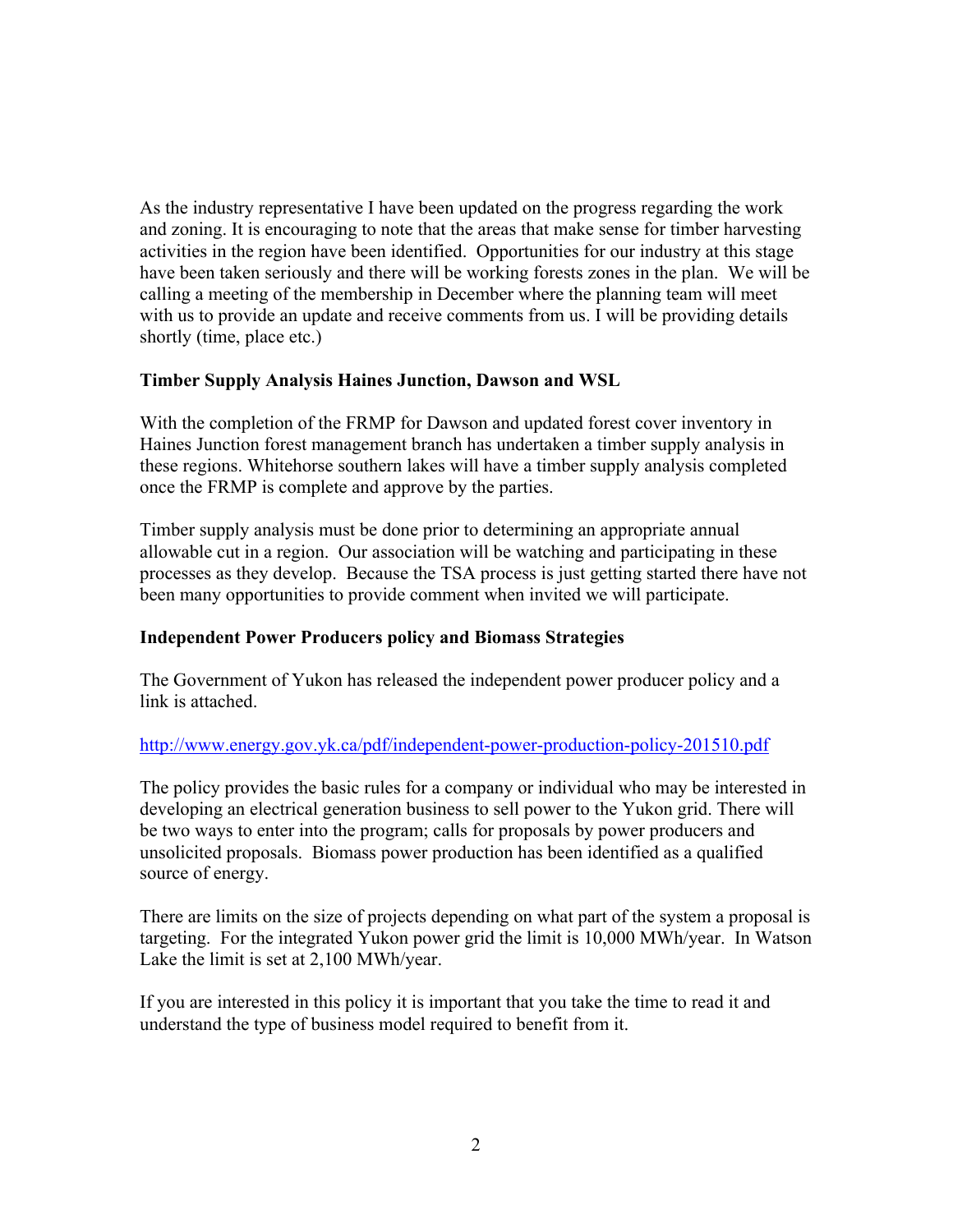## **Land Use Planning**

There has been considerable interest in the Peel land use planning process and the subsequent court cases. I have read through the Court of Appeal of Yukon's decision and have concluded that the court case is actually a victory for land use planning in the Yukon. There is now clarity for all parties involved in this case with regard to the land use planning process as described in the First Nations Final Agreements. This will be of real significance as land use planning is initiated in areas of the territory where there are timber values.

For the Government of Yukon there are two things of importance: one the government has been told in clear language that they must follow the process as it is set out in chapter 11 of the settlement agreements. Secondly, upon proper utilization of the process the government has the right to accept, reject of modify a land use plan on the Crown Land portion of the region. This includes appropriate consultations with First Nations and by implication the public. The government must provide reasons that provide a clear rational for the acceptance, rejection or modification of a plan.

For the First Nations the Court made it clear that affected First Nation have the same right to accept, reject or modify a plan as it affects settlement lands within the planning area. They must follow a similar process as outlined in chapter 11 of the settlement agreements.

For the planning commission the Justices of the appeal court have made a couple of interesting observations with regard to the commissions conduct. The Justices observe that the planning commission had an opportunity to request clarification with regard to the government's lack of detail regarding access and request for modifications to the draft plan. They go onto observe that the commission suggested they would have to go "back to the drawing board" with regard to the governments concerns. The Justices state they do not understand this complaint and that in fact they did go "back to the drawing board" after it received the responses to the initial Draft Plan of April 2009. This could be taken as a suggestion that the commission did not attempt to come to a positive outcome and may have contributed to the break down in the planning process.

The Appeals Court have sent all parties back to the stage where the original plan was submitted to the parties (YTG and First Nations). This will allow the process to proceed as it should have in the first place.

In otherwords, the commission should review the plan and address specific concerns or ask for clarification when government feedback is vague. The government can then provide the clarity and if not satisfied with the commission's treatment their feedback. They can open consultations with affected First Nations with regard to specific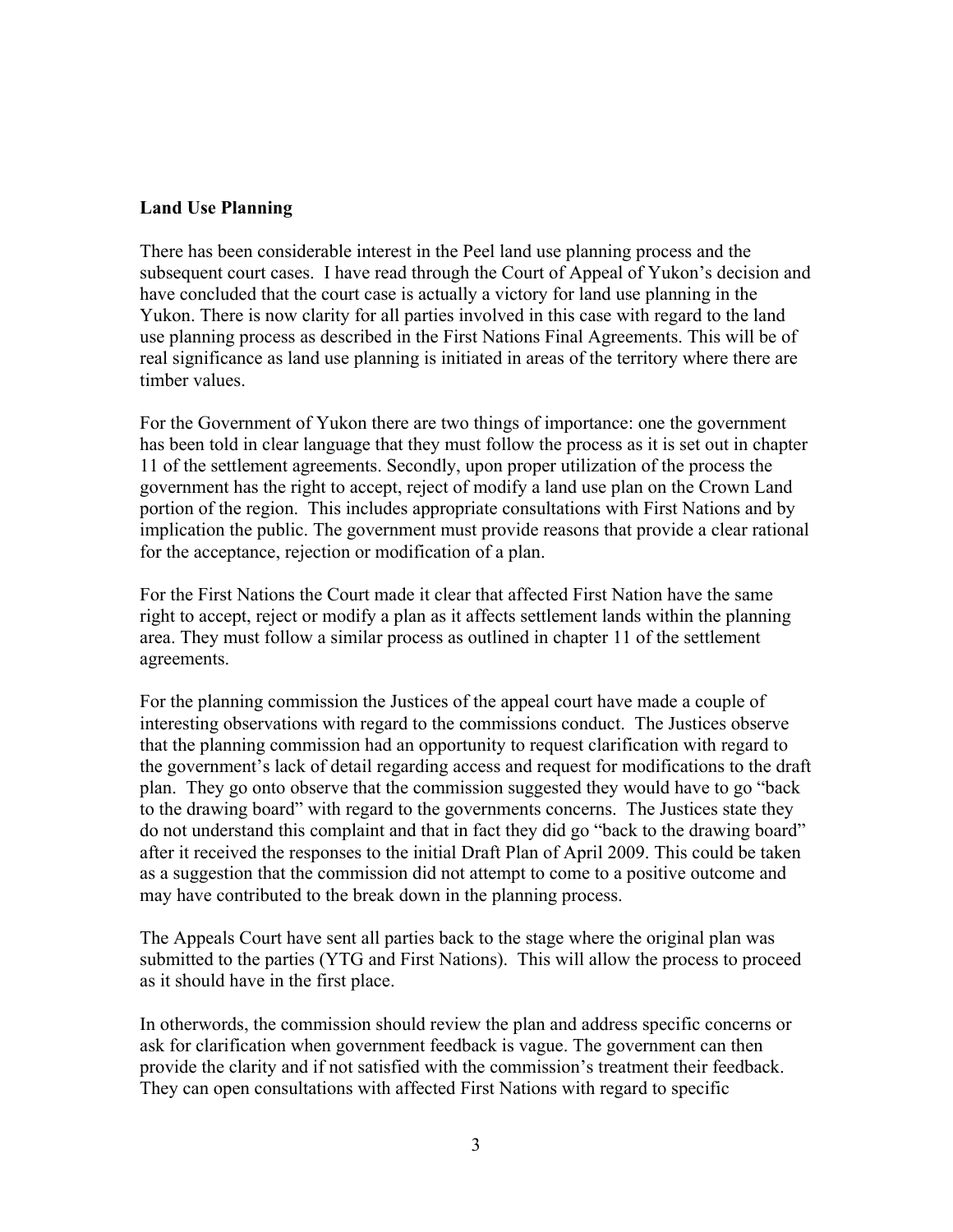modifications to the plan. Once the consultations are completed they can proceed with accept, reject or modify and provide reasons for the action chosen. The First Nations have these same procedural processes to follow with regard to settlement land in the planning region.

If you are interested in reading the judgement let me know and I will forward a copy to you.

# **FPI workshop HJ**

On October 21and 22 a workshop was held in Haines Junction. We learned that there are a number of techniques available to small wood cutting operations that can improve efficiency.

The field trip was informative and the group present had a good discussion with regard to the silviculture treatments available to foresters. In fire driven ecosystems with fire adapted species (white spruce) there may be problems ahead due to wind throw, reduced growth from shade and cold soils.

There will be third workshop coming up in the New Year and the focus will be on biomass. The intent is to look at how to produce quality biomass in a full range of production methods. It will include a segment on densification of wood into pucks and pellets. More information will be shared as details are made available.

#### **Bill Bowie memorial bursary fund**

The Bill Bowie memorial bursary fund has been established by the Bowie family to support a worthy individual who is pursuing educational advancement at a postsecondary facility in Forestry. The YWPA is pleased to announce that we will be contributing \$500.00 annually to this bursary. If you have a family member or a friend that is considering a career in forestry let them know this bursary is available and encourage them to apply for it.